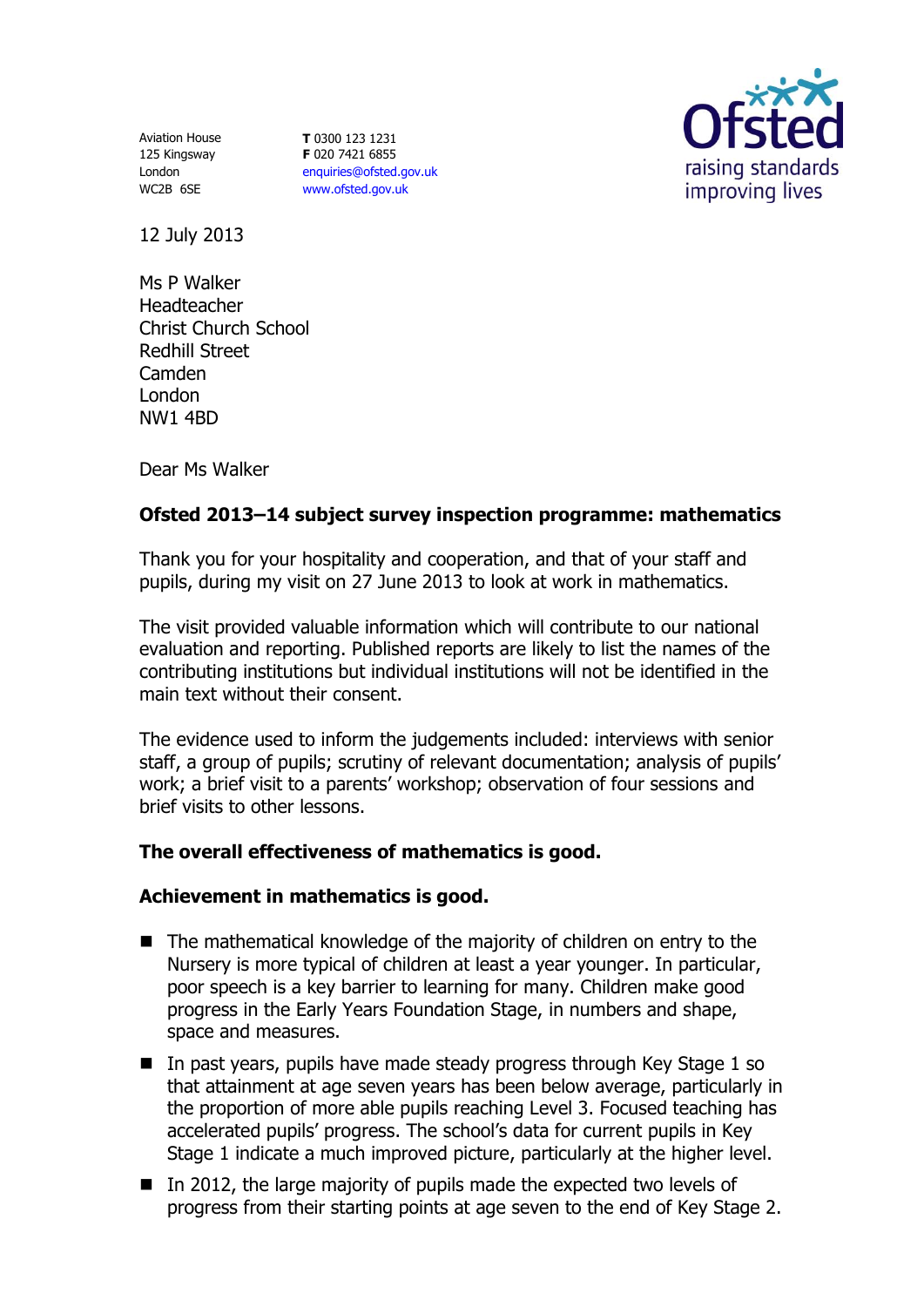Teacher assessments indicate similarly strong progress for the current cohort of Year 6 pupils.

# **Teaching in mathematics is good.**

- Mathematics skills are taught effectively in the Early Years Foundation Stage. This is because learning is planned systematically and adapted well according to what individual children need. Children's learning and development are observed closely and carefully. Staff are quick to identify any extra help that children require and adjustments are made promptly.
- Good and outstanding lessons were observed during this visit. The best teaching ensured planning sequenced learning carefully. Mostly it focused on developing conceptual understanding and drawing on interesting activities that ensured the entire class was involved. Pupils were also given opportunities to work in pairs or groups to discuss mathematics, and were presented with appropriately challenging and varied work. Relatively weaker aspects of some of the teaching included too much talk by the teacher, which constrained the rate at which the learning progressed.
- A distinctly strong feature of the school is the quality of the work of the teaching assistants. They intervene and support pupils sensitively and make a strong contribution to their learning across the school. This is especially the case when the teachers give teaching assistants detailed plans to help them ask their group of pupils the right questions and steer their learning successfully; for example, ensuring the accurate use of mathematical terms.
- The introduction of 'maths meetings' at the beginning of all mathematics lessons is having a very positive impact in engaging and motivating pupils. It is also ensuring that all pupils experience problem solving and learning through practical activities.

### **The curriculum in mathematics is good.**

- The schemes of work ensure coverage of the curriculum and include guidance on approaches and activities that promote conceptual understanding. Such guidance is valuable for all teachers but particularly for staff who are less experienced or not mathematics specialists.
- Pupils' workbooks showed good coverage of basic number skills, word problems and practical investigations. Year 5 pupils discussed their enjoyment of 'maths meetings' at the beginning of their mathematics lessons, and homework that included the learning of multiplication tables and reward of 'Times tables Badges'.
- Senior leaders meet teachers regularly to discuss individual pupils' progress. The range of support provided meets pupils' needs well.
- The use of information and communication technology as a tool for learning mathematics is well developed. To further extend this provision, senior leaders are in the process of purchasing iPads for use throughout the school.